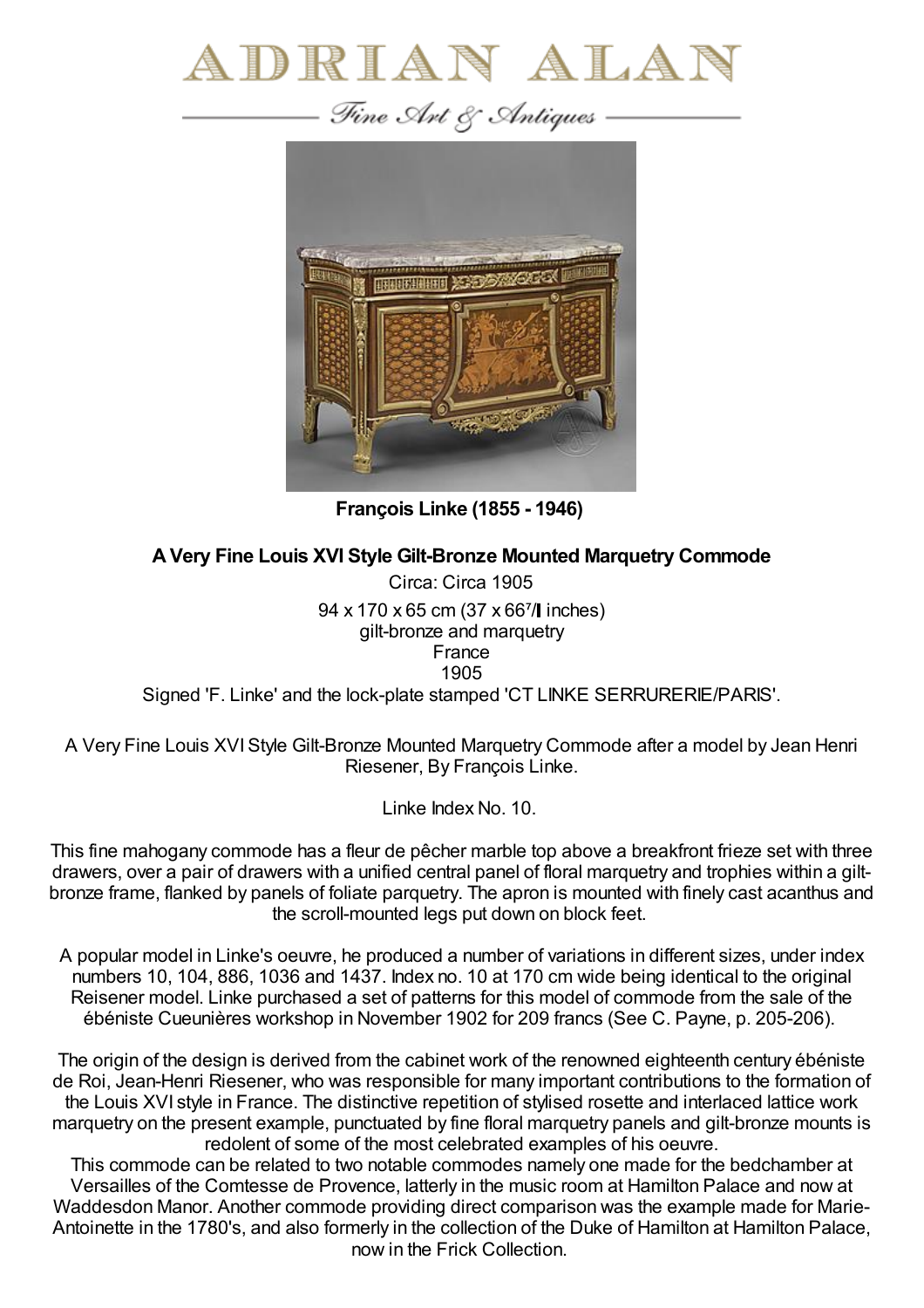Riesener when describing the identical stylised rosette and interlaced lattice work, as appears on this commode, used on the desk for the comte d'Orsay, talks of 'mosaic' marquetry in the taste of Boulle'. This marquetry equivalent of the inlaid brass and tortoiseshell work of Andre Charles Boulle is derived from almost identical patterns used by Boulle on items such as the impressive Four Continents Clock now in the Wallace Collection. Yet this geometrical device and indeed many other Boulle patterns of the time can be related to Japanese and Chinese lacquer work. For instance the designs employed on the Four Continents Clock are virtually identical to that employed on a lacquer cabinet, now in the Wallace Collection, that was produced for the European Market in Kyoto in around 1680. As time progressed the taste for the oriental became more generalised and interpretations became looser and less dependent on specific original sources.

## **Literature:**

Payne, Christopher, François Linke: The Belle Epoque of French Furniture, Woodbridge, 2003, p. 205- 206.

Chastang, Yannick: 'Paintings in Wood: French Marquetry Furniture'; The Wallace Collection 2001. Pradere, Alexandre: 'French Furniture Makers: The Art of the Ebeniste from Louis XVI to the Revolution', pages 371 - 388.

Meuvret, J.: 'French Cabinet Makers of the Eighteenth Century'. Symonds and Whineray: 'Victorian Furniture', Country Life.

## **Artist description:**

François Linke (1855 - 1946) was the most important Parisian cabinet maker of the late nineteenth and early twentieth centuries, and possibly the most sought after cabinet maker of his period.

He was born in 1855 in the small village of Pankraz, in what is now the Czech Republic. Records show that Linke served an apprenticeship with the master cabinetmaker Neumann, then in 1875 at the age of 20 he arrived in Paris where he lived until he died in 1946.

It is known that the fledgling Linke workshops were active in Paris in the Faubourg St. Antoine as early as 1881, and during this time he supplied furniture for other more established makers such as Jansen and Krieger.

The quality of Linke's craftsmanship was unsurpassed by any of his contemporaries and reached its peak with his spectacular stand at the Paris Exposition Universelle in 1900, where his Grand Bureau took the gold medal. He gambled his fortune and reputation on this stand, exhibiting several breathtaking items of furniture with sculptural mounts of the most exceptional quality and proportion. His gamble worked and his reputation was established to such an extent that Linke continued to be the preeminent furniture house in Paris until the Second World War.

## As the Art Journal reported in 1900 on Linke's stand:

The work of M. Linke ... was an example of what can be done by seeking inspiration amongst the classic examples of Louis XV and XVIwithout in any great sense copying these great works. M. Linke's work was original in the true sense of the word, and as such commended itself to the intelligent seeker after the really artistic things of the Exhibition. Wonderful talent was employed in producing the magnificent pieces of furniture displayed....

The formation of Linke's distinctive style was made possible by his collaboration with the sculptor Léon Messagé.

Together Linke and Messagé designed furniture for Linke's 1900 exhibition stand, with exuberant allegorical figures cast in high relief, that exemplified Linke's ability to seamlessly merge the different mediums of wood carving, bronze and marquetry into a dynamic unified whole.

Today Linke is best known for the exceptionally high quality of his work, as well as his individualism and inventiveness. All of his work has the finest, most lavish mounts, very often applied to comparatively simple carcasses of quarter veneered kingwood or tulipwood. The technical brilliance of his work and